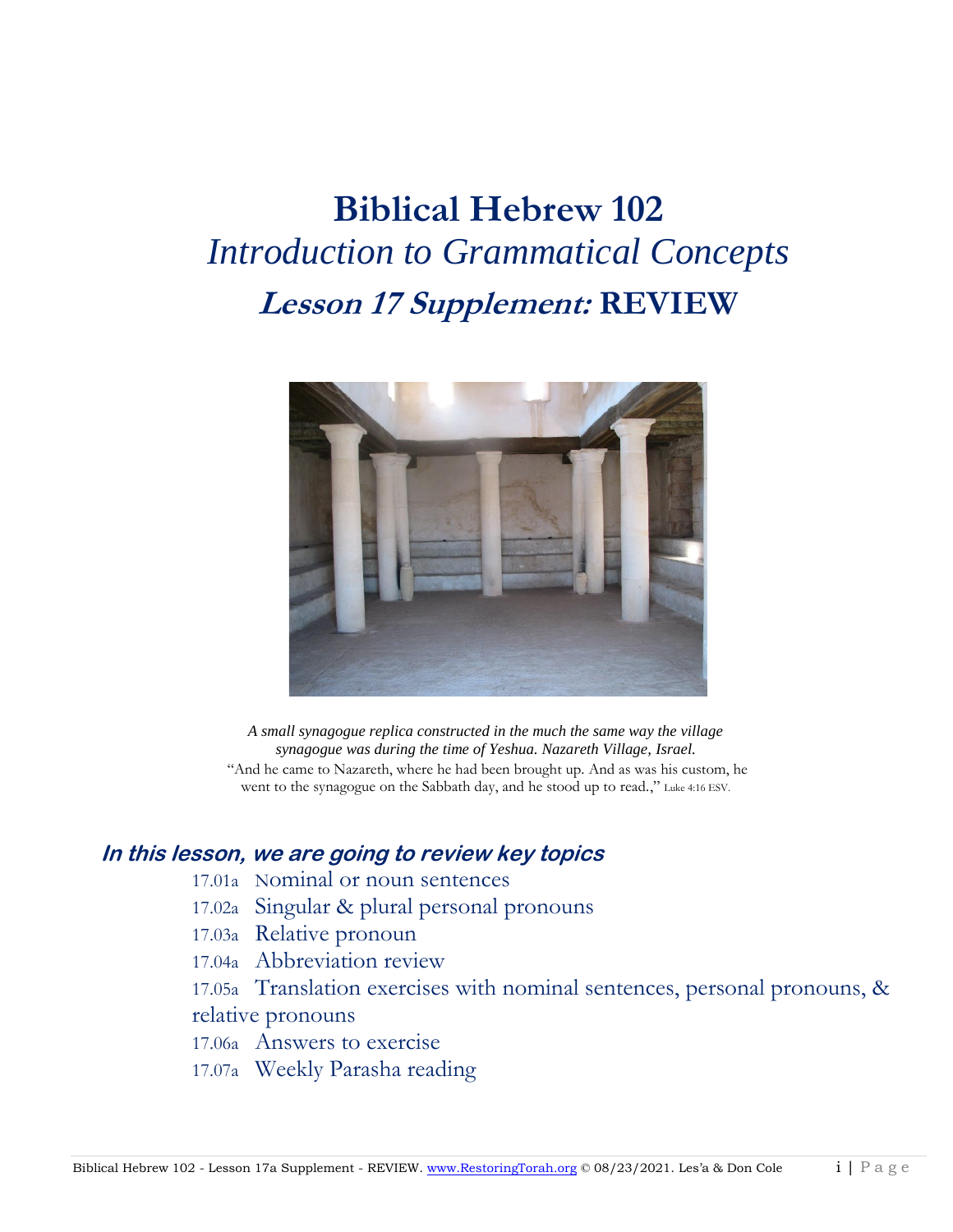#### 17.01a **Nominal or noun sentences**

A Hebrew nominal sentence is a simple sentence (or clause) with no apparent verb.

An easy way to recognize a nominal sentence is when the English translation of a Scripture adds the verb "to be" to complete the thought.

For example.

"וַדָּן אֵישׁ". Literally, in Hebrew: David man. (The verb 'is' needs to be added to the English translation. The English translation: David is a man)

"הְאָב מֶלְךְ". Literally, in Hebrew: The father king. (The verb 'is' needs to be added when the sentence is translated into English. The English translation: The father is a king.)

### 17.02a **Singular & plural personal pronouns**

Personal pronouns take the place of the previous noun (a person, place, or thing.). For example, "Last summer we visited the Temple Mount. It was amazing." Note: the pronoun "it" refers to "Temple Mount", which was mentioned in the previous sentence.)

#### **PERSONAL PRONOUNS**

**\*** The pronouns listed below with an asterisk are the Biblical, classical, or archaic forms pronouns.

HINT: All 1st person pronouns (both singular & plural) begin with " $\mathbf{X}$ " – the basis for these forms is " $\mathbf{X}$ "

All 2nd person pronouns (both singular & plural) begins with "את"

And all 3rd person pronouns (both singular & plural) begin with "ה"

| <b>SINGULAR</b>                                              |                   |                                                                                 |                                                                                                                                                                                                         |  | <b>PLURAL</b>                                                     |                 |                                                                                 |                                                                                                                                            |
|--------------------------------------------------------------|-------------------|---------------------------------------------------------------------------------|---------------------------------------------------------------------------------------------------------------------------------------------------------------------------------------------------------|--|-------------------------------------------------------------------|-----------------|---------------------------------------------------------------------------------|--------------------------------------------------------------------------------------------------------------------------------------------|
| Person                                                       | English           | Gender                                                                          | Hebrew                                                                                                                                                                                                  |  | Person                                                            | English         | Gender                                                                          | Hebrew                                                                                                                                     |
| 1st Person Singular (speaker is speaking about himself: "I") |                   |                                                                                 |                                                                                                                                                                                                         |  | 1st Person Plural (about themselves: "we")                        |                 |                                                                                 |                                                                                                                                            |
| 1 <sup>st</sup>                                              | T                 | This pronoun is<br>used for either<br>masculine or<br>feminine; aka<br>"common" | אָנִי                                                                                                                                                                                                   |  | 1 <sup>st</sup>                                                   | we              | This pronoun is<br>used for either<br>masculine or<br>feminine; aka<br>"common" | אַנְחָנוּ<br>יאָנוּ, ינַחְנוּ                                                                                                              |
| 2nd Person Singular (directly to someone: "you")             |                   |                                                                                 |                                                                                                                                                                                                         |  | 2nd Person Plural (directly to some people: "you"; aka "you all") |                 |                                                                                 |                                                                                                                                            |
| 2 <sup>nd</sup>                                              | you<br>(singular) | masculine                                                                       | אַתַּה                                                                                                                                                                                                  |  | 2 <sup>nd</sup>                                                   | you<br>(plural) | masculine                                                                       | אתם                                                                                                                                        |
| 2 <sup>nd</sup>                                              | you<br>(singular) | feminine                                                                        | ঢ়়ু                                                                                                                                                                                                    |  | 2 <sup>nd</sup>                                                   | you<br>(plural) | feminine                                                                        | אְתֶּךְ<br>אַתֵּנָה                                                                                                                        |
| 3rd Person Singular (speaking about someone: "him" or "her") |                   |                                                                                 |                                                                                                                                                                                                         |  | 3rd Person Plural (speaking about "them" or "they")               |                 |                                                                                 |                                                                                                                                            |
| 3 <sup>rd</sup>                                              | he/it             | masculine                                                                       | X <sub>17</sub>                                                                                                                                                                                         |  | 3 <sup>rd</sup>                                                   | they/it         | masculine                                                                       | הֲם<br>הַמֲה                                                                                                                               |
|                                                              | she/it            | feminine                                                                        | היא<br>$N$ הוא<br>*Pronouns with an asterisk are<br>the Biblical, classical, or archaic<br>form of pronouns - used only<br>in the Torah. Note: both N17<br>& N'7 mean 'she'; both are<br>pronounced N'7 |  | 3 <sup>rd</sup>                                                   | they/it         | feminine                                                                        | הו<br><u>පවත</u><br>*Pronouns with an asterisk are<br>the Biblical, classical, or archaic<br>form of pronouns - used only in<br>the Torah. |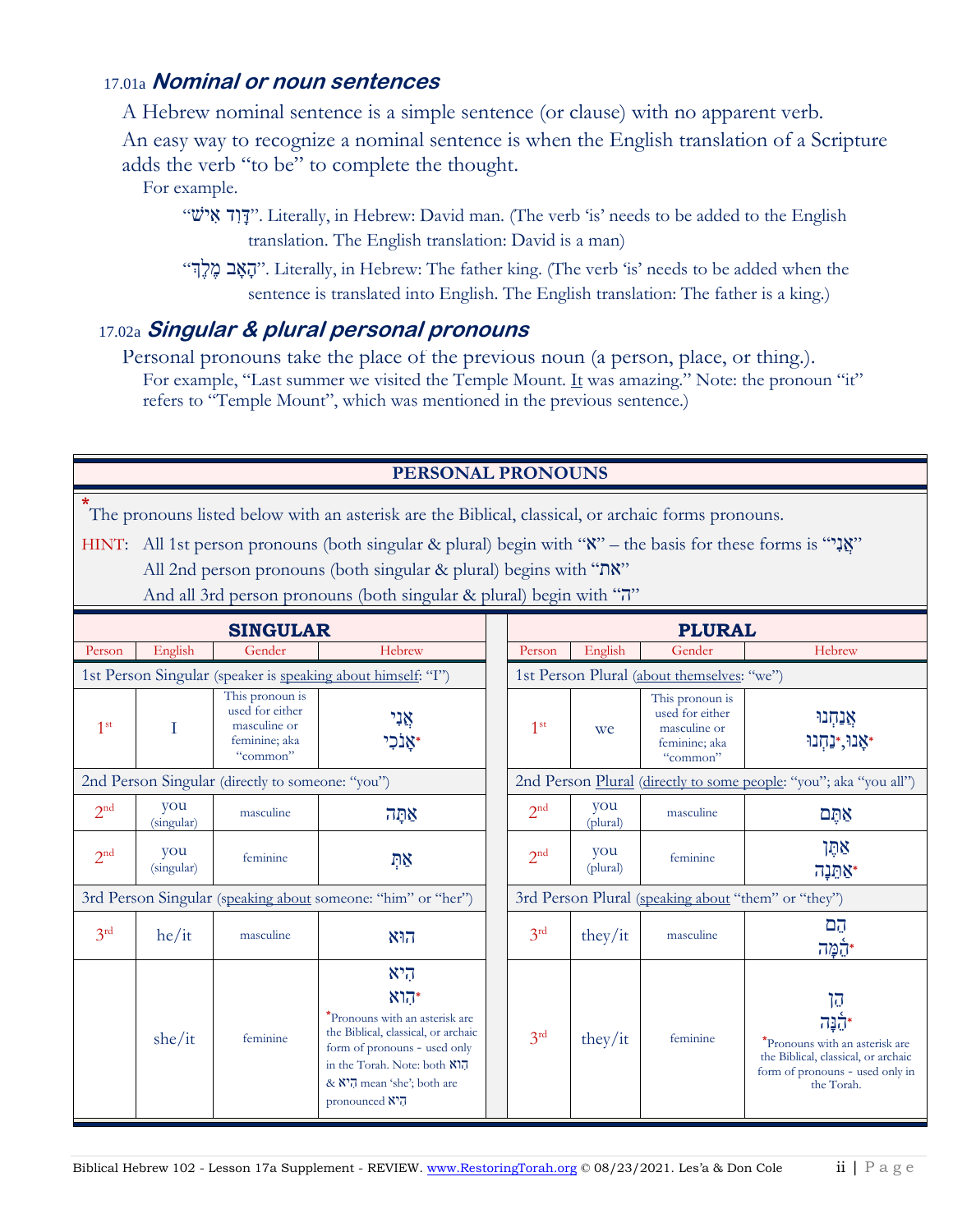## 17.03a **Relative Pronoun**

These are easy! There is only one Hebrew word for *who*, *whom*, *whose*, *which*, and *that.* מָשֵׁר

And great news! It does not change regardless of gender, number, nor definiteness.

For example.

## בָּרוּךְ אַתָּה יְהוָה אֱלֹהֵינוּ מֶלֶךְ הָעוֹלָם <mark>אֲשֶׁר</mark> קִדְּשָׁנוּ בְּמִצְוֹתָיו:Hebrew

English: "Blessed are You, YHVH our God, King of the universe, Who makes us holy

with His commandments..." (from the Messianic Candle-Lighting Blessing)

| N    | $\tau$ = noun (often the letter "n" is followed by a "dash" to clarify that the following letters refer to that noun |
|------|----------------------------------------------------------------------------------------------------------------------|
|      | $=$ feminine                                                                                                         |
| m    | $=$ masculine                                                                                                        |
| S    | $=$ singular                                                                                                         |
| p    | $=$ plural                                                                                                           |
|      | prop $N =$ proper noun (name of a specific person (Abraham), place (Israel), or thing (Western Wall))                |
| pro  | $=$ pronoun $(I, you, he/she)$                                                                                       |
| rel  | $=$ relative pronoun ("which," "who," "that," etc: $\nabla \Psi$                                                     |
| inf  | $=$ infinitive                                                                                                       |
| impf | $=$ imperfect (future tense)                                                                                         |
| perf | $=$ perfect (past tense)                                                                                             |
| con1 | $=$ conjunction ("and")                                                                                              |
| art  | $\tau$ = article ("the": generally written with a "hay", "patach", and a "dagesh": $\odot$                           |

#### 17.05a **Translation exercises with nominal sentences, personal pronouns, &**  relative pronouns. **17.04a Abbreviation review:**  $\pi$  i ranslation exercises with nominal semences, personal pronoun m = masculine (This blessing from the Messianic Candle Blessing:

| <b>EXERCISE</b><br>Translate (add the verb "to be" when necessary) & include parsing abbreviations |                                                                                                                                |  |  |  |
|----------------------------------------------------------------------------------------------------|--------------------------------------------------------------------------------------------------------------------------------|--|--|--|
| הוא סוּסַה <sup>ו</sup>                                                                            | It (or she) is a mare. $(3fs: she)//pro-3fs/N-fs$                                                                              |  |  |  |
| $^2$ אַתֵּם הַמְּלַכִים                                                                            | You (pro-2 mp) are the kings. // pro-2mp/art; N-mp                                                                             |  |  |  |
| $3$ יַתָּה הָאִישׁ                                                                                 |                                                                                                                                |  |  |  |
| $^4$ אָהְיֶה אֲשֶׁר אֶהָיֶה                                                                        | I am that I am. (Ex:3:14) $(\vec{n}$ <sub>1</sub> , $\vec{N}$ – V-Qal impf - 1cs - pg 66) // V-Qal impf-1cs/rel/V-Qal impf-1cs |  |  |  |
| $^5$ אַנַחְנוּ אַחִים                                                                              |                                                                                                                                |  |  |  |
| הַמַּ֫יִם אֲשֶׁר מֵעַל <sup>6</sup>                                                                | The water which is from above (Gen 1:7) //                                                                                     |  |  |  |
| $^7$ הַאֲרֵץ אֲשֵׁר־בּוֹ נֵפֵשׁ                                                                    | On the earth which in it is life (Gen 1:30) //                                                                                 |  |  |  |
| $8$ ילוב                                                                                           |                                                                                                                                |  |  |  |
| ּחַסְדָּ <del>ךָ</del> אֲשֱר עֲשָׂיתַ <sup>9</sup>                                                 | Your chessed which You have shown (Gen 19:19) // N-ms/rel / עֲלָעָׂיֹתָל V-Qal perf-2ms -pg 266                                |  |  |  |
| $^{10}$ יִשְׂרָאֵל וְאָנֹכִי                                                                       |                                                                                                                                |  |  |  |
| $^{11}$ כָּל־אֲשֶׁר עֲשָׂה                                                                         | All that he did (Gen 1:31) $(\vec{n}\ddot{\psi}\ddot{\psi})$ V-Qal -3ms – pg 266) // N-ms cstr/rel/V-Qal-3ms                   |  |  |  |
| $\overline{^{12}}$ אַנְי־הוּא                                                                      |                                                                                                                                |  |  |  |
| $^{13}$ היא הַמְּצְוַה $^{\rm 13}$                                                                 |                                                                                                                                |  |  |  |
| $^{14}$ אַתָּה אִישׁ                                                                               |                                                                                                                                |  |  |  |
| 1 <sup>5</sup> רַרְדֵּן                                                                            | It is Jordan (river). //                                                                                                       |  |  |  |
| הֵמֶּה חֲכַמִים <sup>16</sup>                                                                      |                                                                                                                                |  |  |  |